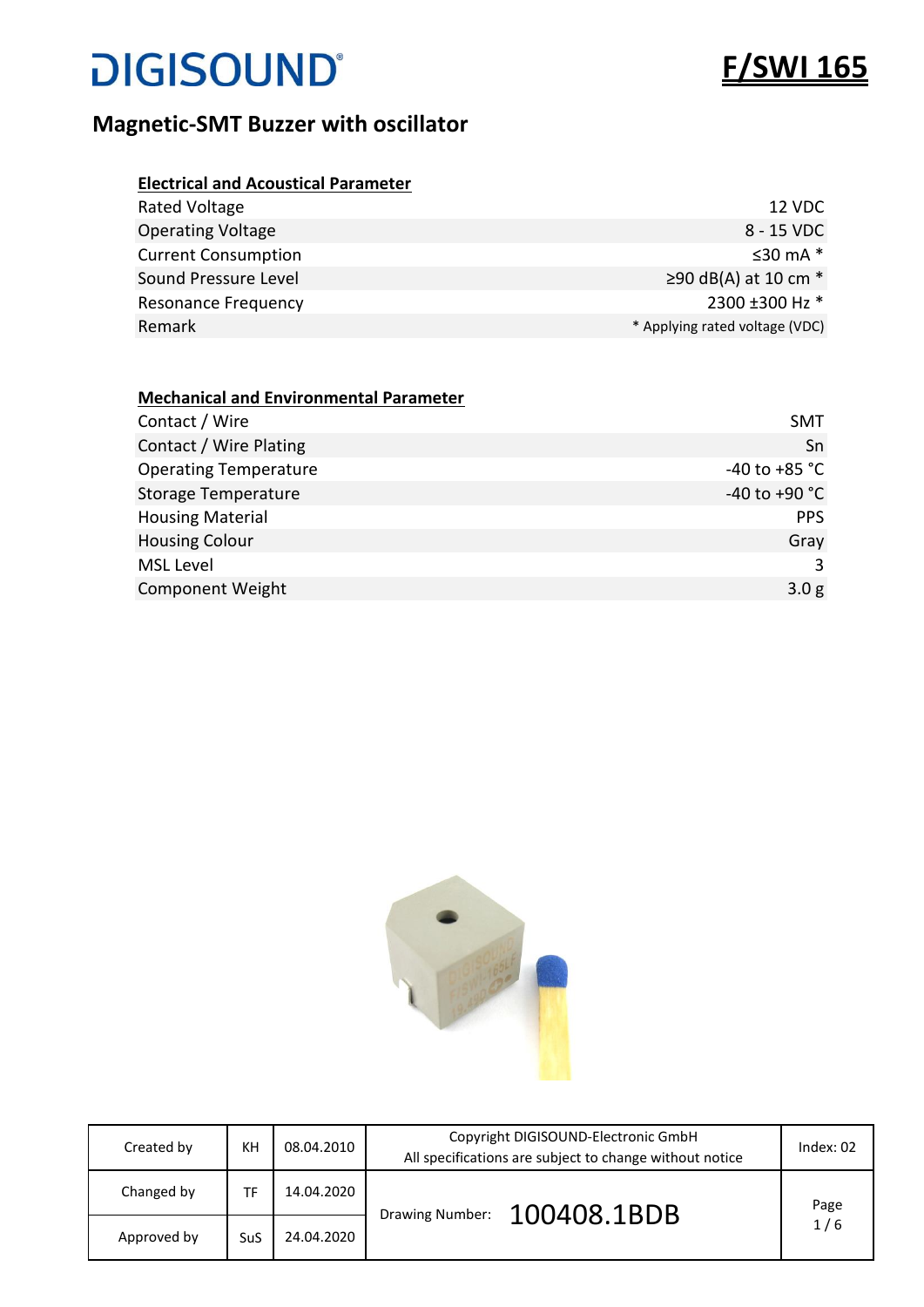## **F/SWI 165**

### **Magnetic-SMT Buzzer with oscillator**



#### **Schematic Diagrams and Characteristics**

Input Voltage VS. Sound Pressure Level & Current Consumption



#### **Test Method**



| Created by  | KH  | 08.04.2010 | Copyright DIGISOUND-Electronic GmbH<br>All specifications are subject to change without notice | Index: $02$ |
|-------------|-----|------------|------------------------------------------------------------------------------------------------|-------------|
| Changed by  | TF  | 14.04.2020 | Drawing Number: 100408.1BDB                                                                    | Page        |
| Approved by | SuS | 24.04.2020 |                                                                                                | 2/6         |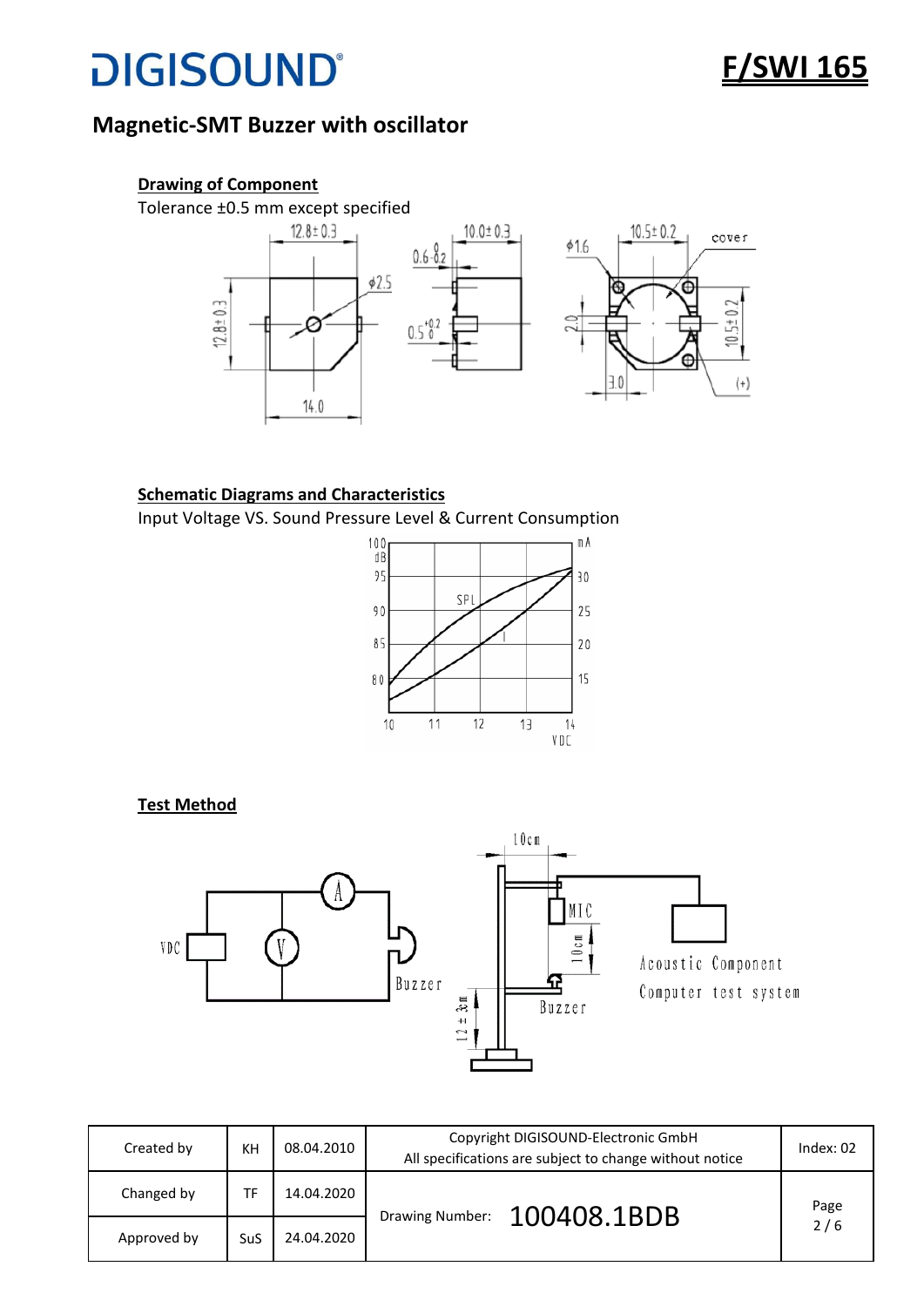

### **Magnetic-SMT Buzzer with oscillator**

#### **Reliability Test**

| <b>ITEM</b>                | <b>TESTING CONDITION</b>                                                                                                                                                                                                                                                     | <b>VARIANCE AFTER TEST</b>                                                                                       |
|----------------------------|------------------------------------------------------------------------------------------------------------------------------------------------------------------------------------------------------------------------------------------------------------------------------|------------------------------------------------------------------------------------------------------------------|
| High temp. storage<br>life | The part shall be capable of withstanding a storage<br>temperature is +90 °C for 120 hours                                                                                                                                                                                   |                                                                                                                  |
| Low temp. storage<br>life  | The part shall be capable of withstanding a storage<br>temperature is -40 °C for 120 hours                                                                                                                                                                                   |                                                                                                                  |
|                            | Total 5 cycles,                                                                                                                                                                                                                                                              |                                                                                                                  |
|                            | 1 cycle consisting of -40 ±2 °C, 30 minutes                                                                                                                                                                                                                                  |                                                                                                                  |
| Temp. Cycle                | 20 ±5 °C, 15 minutes                                                                                                                                                                                                                                                         |                                                                                                                  |
|                            | 90 ±2 °C, 30 minutes                                                                                                                                                                                                                                                         | After the test the part shall                                                                                    |
|                            | 20 ±5 °C, 15 minutes                                                                                                                                                                                                                                                         | meet specifications without                                                                                      |
| <b>Humidity Test</b>       | 40 ±2 °C, 90-95% RH, 120 hours                                                                                                                                                                                                                                               | any degradation in                                                                                               |
| <b>Vibration Test</b>      | The part shall be subjected to a vibration cycle is 10 Hz in<br>a period of 1 minute. Total peak amplitude shall be 1.52<br>mm (9.3 g). The vibration test shall consist of 2 hours per<br>plane in each three mutually perpendicular planes for a<br>total time of 6 hours. | appearance and<br>performance except SPL<br>shall be initial value ±10 dB<br>or more.                            |
| Shock                      | Sounder shall be measured after being applied shock<br>(980 m/s <sup>2</sup> ) for each three mutually perpendicular<br>directions to each of 3 times by half sine wave.                                                                                                     |                                                                                                                  |
| Drop Test                  | Dropped naturally from 700 mm height onto the surface<br>of 10 mm thick wooden board. 2 directions-upper and<br>side of the part are to be applied.                                                                                                                          |                                                                                                                  |
| Lead pull                  | The part shall be pushed with a force of 9.8 N for<br>10 ±1 seconds behind the part.                                                                                                                                                                                         | After the test part shall<br>meet specifications without<br>any degradation in<br>appearance and<br>performance. |

| Created by  | KH  | 08.04.2010 | Copyright DIGISOUND-Electronic GmbH<br>All specifications are subject to change without notice | Index: 02 |
|-------------|-----|------------|------------------------------------------------------------------------------------------------|-----------|
| Changed by  | TF  | 14.04.2020 | 100408.1BDB<br>Drawing Number:                                                                 | Page      |
| Approved by | SuS | 24.04.2020 |                                                                                                | 3/6       |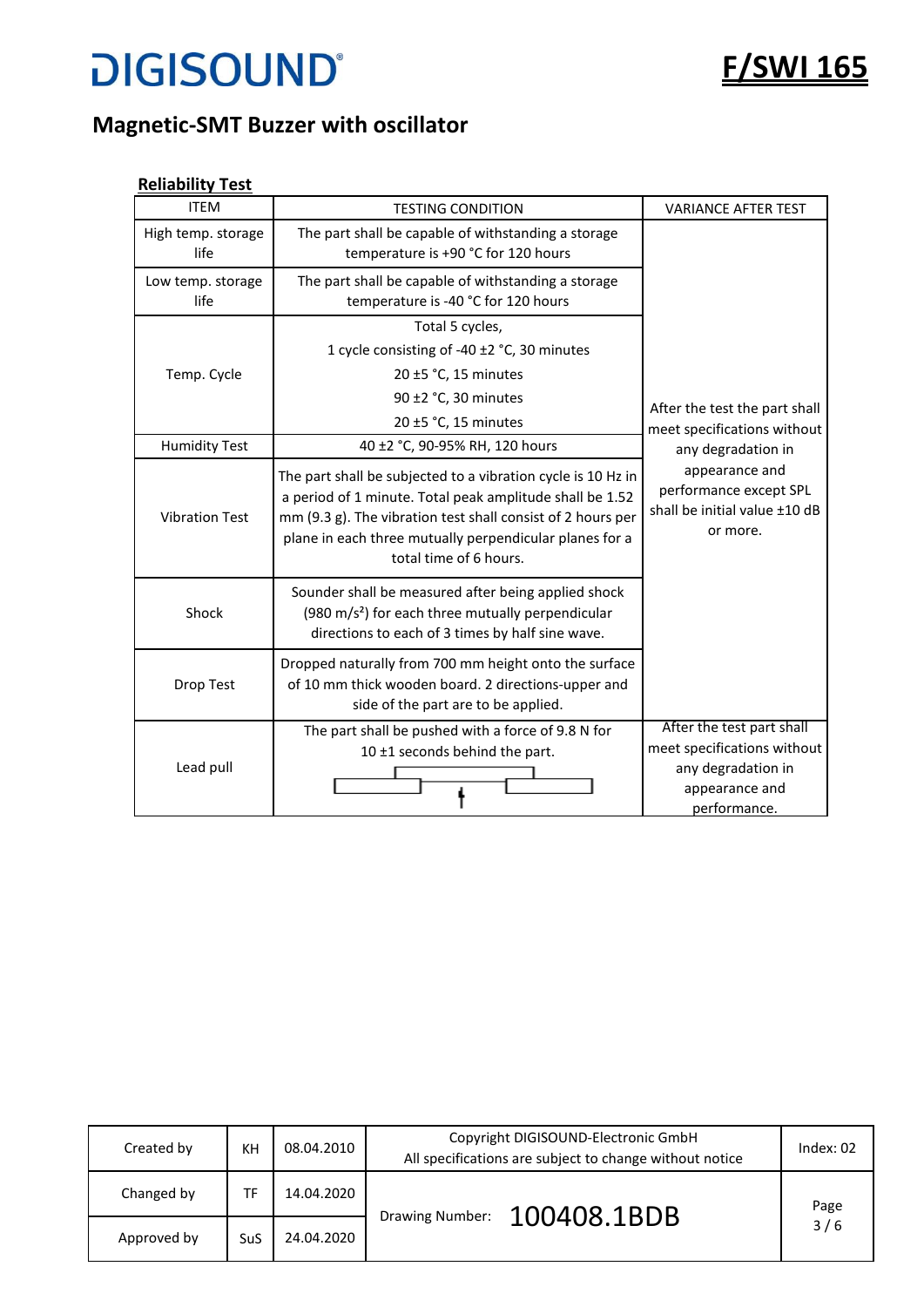

### **Magnetic-SMT Buzzer with oscillator**

#### **Solder Profile**

Recommended Temp. Profile for Reflow Oven



| Created by  | KH         | 08.04.2010 | Copyright DIGISOUND-Electronic GmbH<br>All specifications are subject to change without notice | Index: $02$ |
|-------------|------------|------------|------------------------------------------------------------------------------------------------|-------------|
| Changed by  | TF         | 14.04.2020 |                                                                                                | Page        |
| Approved by | <b>SuS</b> | 24.04.2020 | 100408.1BDB<br>Drawing Number:                                                                 | 4/6         |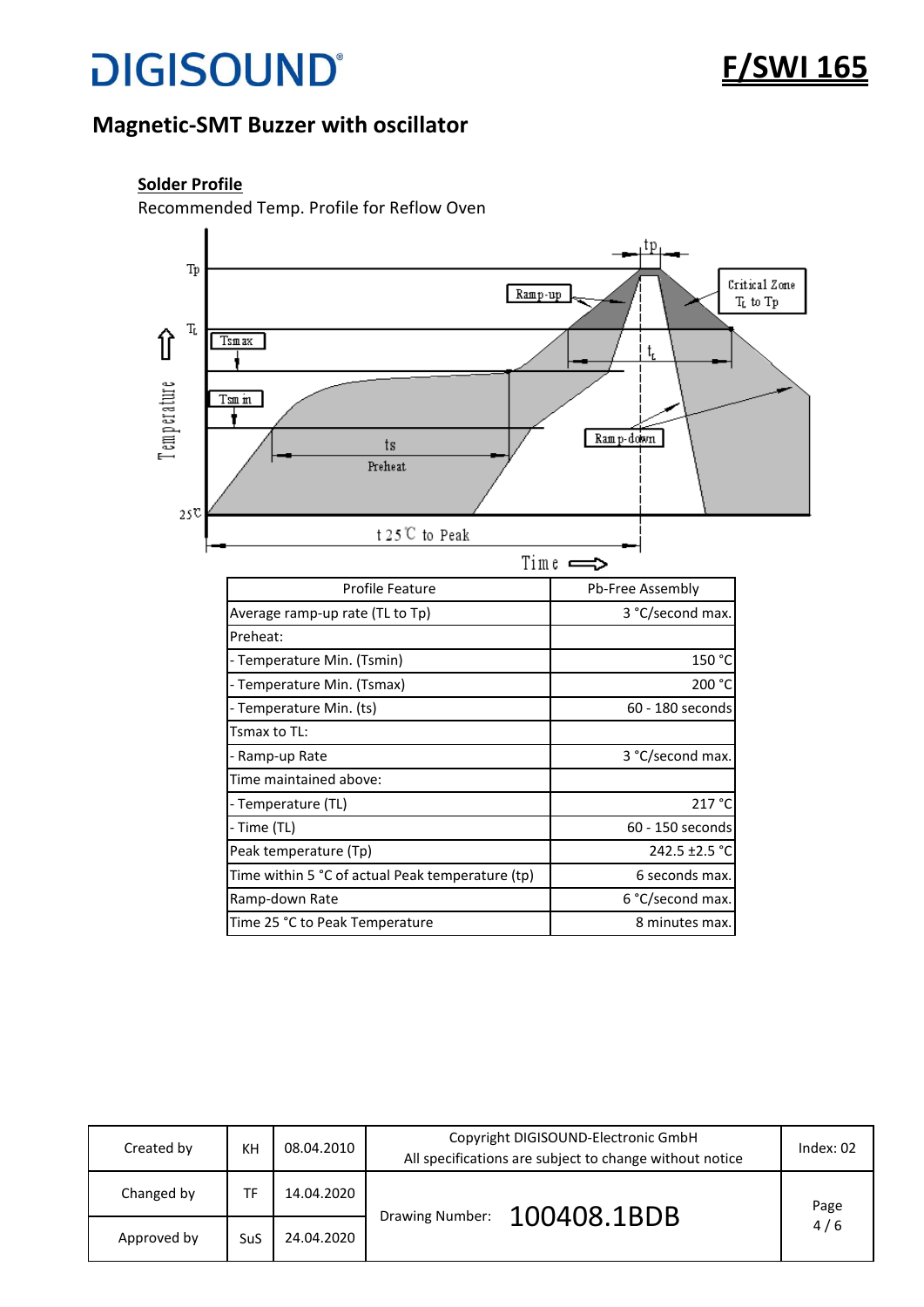## **F/SWI 165**

### **Magnetic-SMT Buzzer with oscillator**

#### **Packaging Information**



| Created by  | KH         | 08.04.2010 | Copyright DIGISOUND-Electronic GmbH<br>All specifications are subject to change without notice | Index: $02$ |
|-------------|------------|------------|------------------------------------------------------------------------------------------------|-------------|
| Changed by  | TF         | 14.04.2020 | 100408.1BDB<br>Drawing Number:                                                                 | Page        |
| Approved by | <b>SuS</b> | 24.04.2020 |                                                                                                | 5/6         |